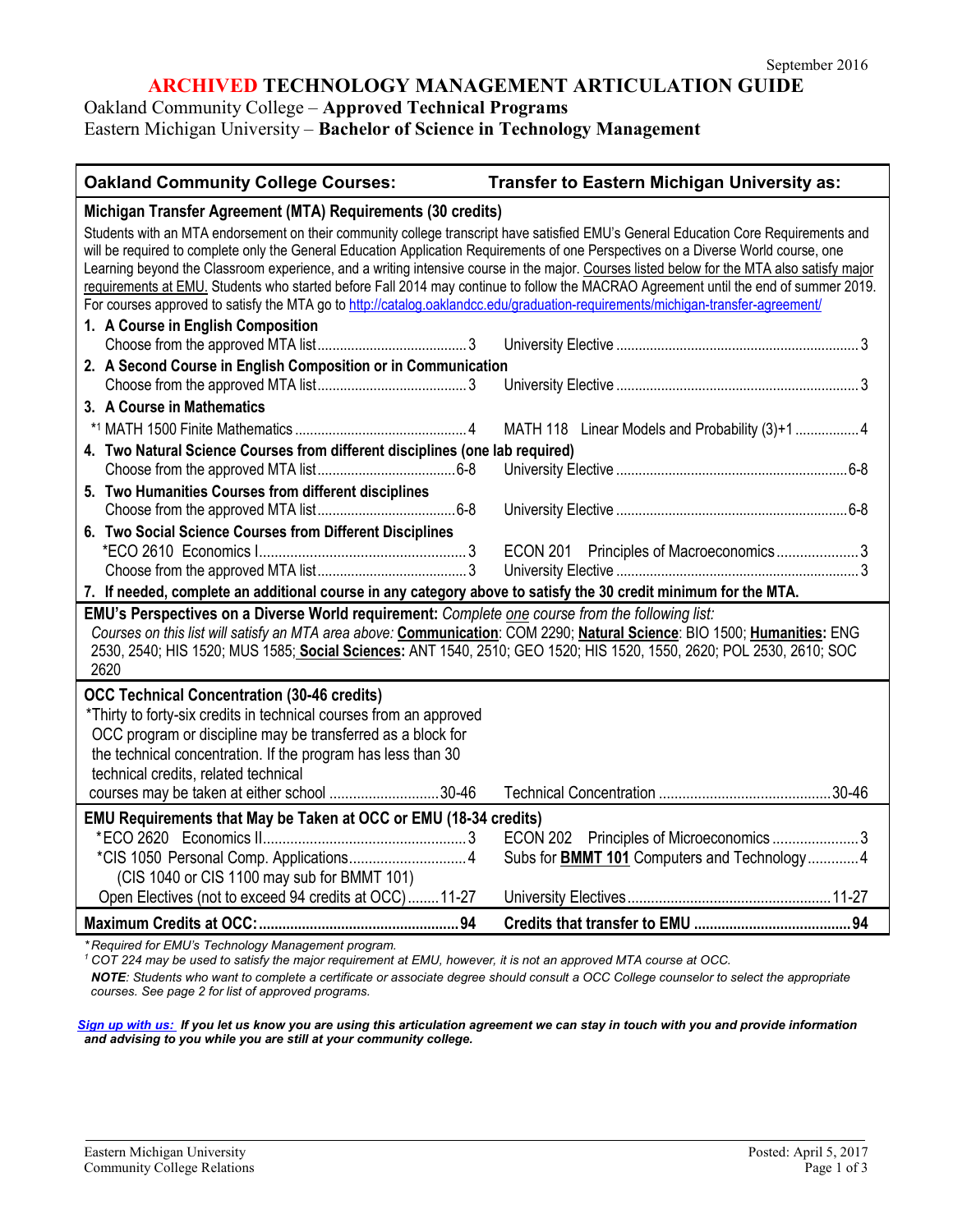# **ARCHIVED TECHNOLOGY MANAGEMENT ARTICULATION GUIDE**

Oakland Community College – **Approved Technical Programs**

Eastern Michigan University – **Bachelor of Science in Technology Management**

| <b>Completion of EMU's Technology Management</b>                       |                                                                                    |
|------------------------------------------------------------------------|------------------------------------------------------------------------------------|
| Program                                                                | <b>Approved Oakland Community College Programs</b>                                 |
|                                                                        | Automobile Servicing                                                               |
| $(30-33 \text{ credits})$<br><b>Major Requirements</b>                 | Administrative Support Technology - General Business<br>*Broadcast Arts Technology |
| <b>Core Courses (18 credits)</b>                                       | Ceramic Technology                                                                 |
| TM 130                                                                 | Computer Aided Design & Drafting - All Options                                     |
| TM 212<br>Management of Technological Change 3                         | <b>Computer Support Engineering Tech</b>                                           |
| TM 311<br>Information Technology Mgmt & Organizations3                 | <b>Computer Information Systems- All Options</b>                                   |
| <sup>1</sup> TM 314W Sociotechnical Systems Appr to Proc Impr3         | <b>Criminal Justice- Corrections</b>                                               |
| Technology Project Management 3<br>TM 402                              | <b>Criminal Justice-Law Enforcement</b>                                            |
| Senior Seminar in Technology Management3<br>TM 415                     | Criminal Justice- Police Evidence Technology                                       |
|                                                                        | <b>Criminal Justice- Generalist</b>                                                |
| <b>Technology Mgmt Electives (12-15 credits)</b>                       | <b>Culinary Arts</b>                                                               |
|                                                                        | Dental Hygiene                                                                     |
| At least 3 hours at the 300/400 level must be completed.               | Diagnostic Medical Sonography                                                      |
| ACC 130<br>Accounting for Non-business Majors (3)                      | <b>Emergency Medical Services</b>                                                  |
| <b>ACC 240</b><br>Prin of Financial Accounting (3)                     | Graphic Design                                                                     |
| Prin of Managerial Accounting (3)<br><b>ACC 241</b>                    | <b>Health Care Administration</b>                                                  |
| <b>ACC 358</b><br>Analysis of Financial Statements (3)                 | Hotel Management                                                                   |
| Principles of Finance (3)<br>FIN 350                                   | Machine Tool Numerical Control Technology                                          |
| <b>LAW 293</b><br>Legal Environment of Business (3)                    | Nursing                                                                            |
| <b>LAW 403</b><br>Employment Law (3)                                   | Photographic Technology                                                            |
| MKTG 360<br>Principles of Marketing (3)<br>MKTG 369<br>Advertising (3) | Radiologic Technology                                                              |
| Marketing and Product Innovation (3)<br><b>MKTG 473</b>                | <b>Respiratory Therapy</b>                                                         |
| Human Resource Management (3)<br>MGMT 384                              | <b>Restaurant Management</b>                                                       |
| MGMT 386 Organizational Behavior & Theory (3)                          | Robotics/Automated Systems Technology                                              |
| MGMT 388 Intro to Entrepreneurship (3)                                 | Surgical Technology                                                                |
| <sup>1</sup> MGMT 480W Management Responsibility & Ethics (3)          | <b>Technological Sciences</b>                                                      |
| TM 306 Quan Analysis of Sustainability Issues (3)                      | Other programs may be used with approval of the EMU                                |
| TM 308 Seminar in Technological Impacts (3)                            | Program Coordinator                                                                |
| TM 377/378/379 Special Topics (1/2/3)                                  |                                                                                    |
| <sup>2</sup> TM 387 Cooperative Education (3)                          |                                                                                    |
| TM 477/478/479 Special Topics (1/2/3)                                  |                                                                                    |
| Women and Technology (3)<br>TM 420                                     |                                                                                    |
| TM 495<br>Technology, Values, and the Future (3)                       |                                                                                    |
| <b>LBC Requirement</b><br>$(0-3$ credits)                              |                                                                                    |
| One Learning beyond the Classroom (LBC) course or noncredit            |                                                                                    |
| experience must be completed at EMU. TM 387 Cooperative                |                                                                                    |
| Education satisfies the LBC requirement. See program advisor for       |                                                                                    |
| other choices.                                                         |                                                                                    |
|                                                                        |                                                                                    |
|                                                                        |                                                                                    |
|                                                                        |                                                                                    |
| Note: The Technology Management program is offered online.             |                                                                                    |

*<sup>1</sup> Satisfies EMU's Writing Intensive major requirement*

*<sup>2</sup> Satisfies EMU's Learning beyond the Classroom requirement*

*\* 18 credit hours from Specs Howard School of Broadcast Arts may be transferred and applied to the technical concentration for this program.*

*NOTE: If 94 credits are not transferred from the community college, additional electives must be completed at EMU to reach the minimum of 124 credit hours required to graduate.*

*.*